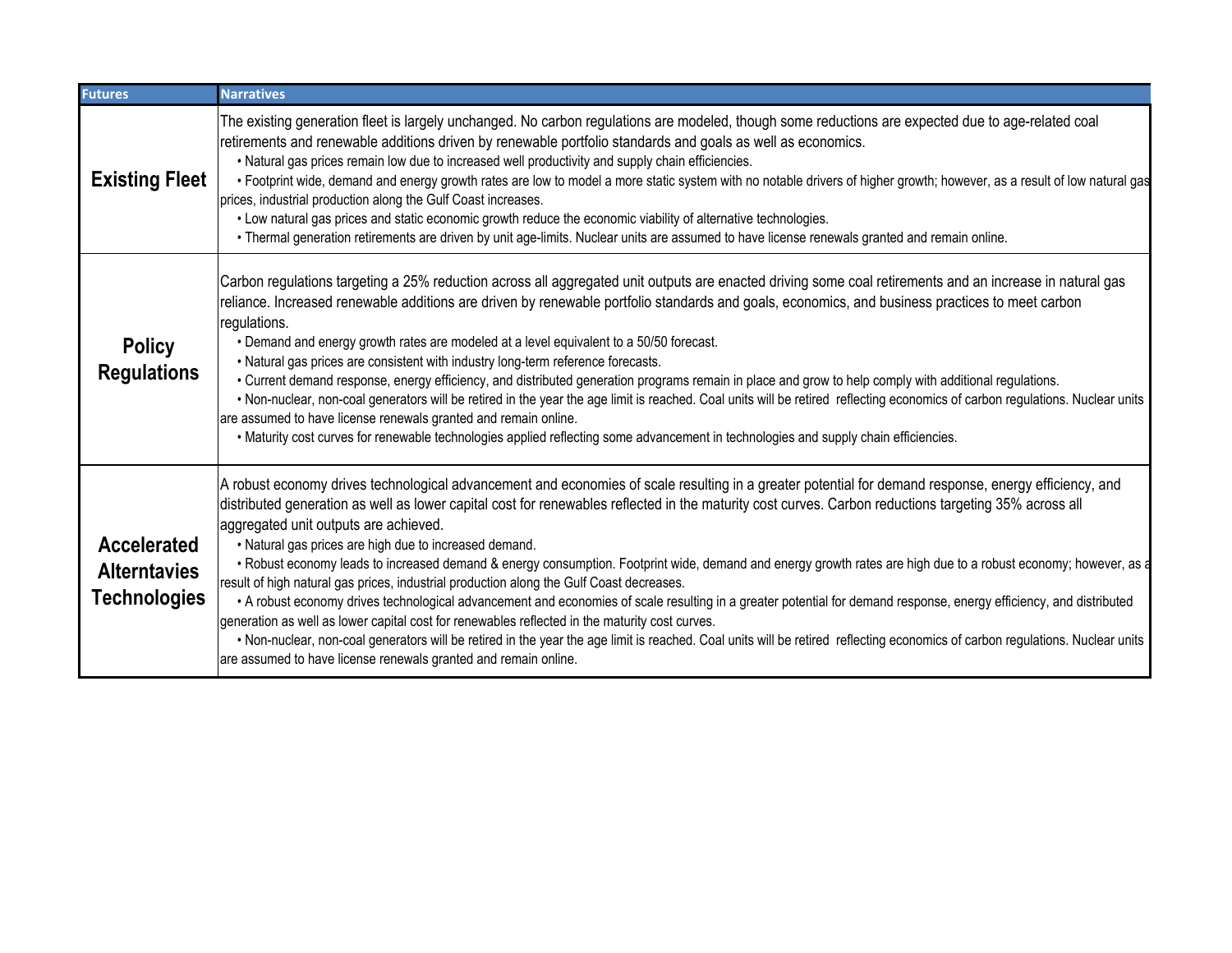| <b>MTEP17 FUTURES MATRIX</b>                |                |                      |   |                |                    |             |                               |                     |                            |                                       |              |                |                                    |                  |                       |                            |                            |                                      |                                         |   |                                   |         |                           |                                 |         |                          |                        |                          |              |             |                                            |                                    |
|---------------------------------------------|----------------|----------------------|---|----------------|--------------------|-------------|-------------------------------|---------------------|----------------------------|---------------------------------------|--------------|----------------|------------------------------------|------------------|-----------------------|----------------------------|----------------------------|--------------------------------------|-----------------------------------------|---|-----------------------------------|---------|---------------------------|---------------------------------|---------|--------------------------|------------------------|--------------------------|--------------|-------------|--------------------------------------------|------------------------------------|
|                                             |                |                      |   |                |                    |             |                               |                     |                            |                                       |              |                |                                    |                  |                       | <b>Uncertainties</b>       |                            |                                      |                                         |   |                                   |         |                           |                                 |         |                          |                        |                          |              |             |                                            |                                    |
|                                             |                | <b>Capital Costs</b> |   |                |                    |             |                               |                     |                            |                                       |              |                | <b>Demand and</b><br><b>Energy</b> |                  |                       |                            |                            | <b>Fuel Cost</b><br><b>(Starting</b> |                                         |   | <b>Fuel</b><br><b>Escalations</b> |         |                           | <b>Emission</b><br><b>Costs</b> |         |                          | <b>Other Variables</b> |                          |              |             |                                            |                                    |
| <b>Future</b>                               | Coal           | ပ္ပ                  | ㅎ | <b>Nuclear</b> | shore<br>ä<br>Wind | <b>IGCC</b> | ဖာ<br>ပ္ပ<br>₹<br><b>IGCC</b> | <b>SCS</b><br>CC w/ | Hydro<br>Storage<br>Pumped | Storage<br>Energy<br>दं<br>Compressed | Photovoltaic | <b>Biomass</b> | Conventional Hydro                 | Offshore<br>Wind | Demand Response Level | Efficiency Level<br>Energy | Rate<br>Growth  <br>Demand | Rate<br>Growth<br>Energy             | orecast<br>LĒ,<br>Gas<br><b>Natural</b> | ā | Coal                              | Uranium | $\overline{\overline{6}}$ | ್ಷ                              | Uranium | န္တ                      | $\tilde{\mathbf{e}}$   | ုဒ္ပ                     | ទ<br>Inflati | Retirements | <b>Standards</b><br>Portfolio<br>Renewable | <b>Cost Maturity</b><br>Wind/Solar |
| <b>Existing Fleet</b>                       | M <sub>1</sub> | M                    |   |                | н                  | M           | <b>IV</b>                     | M                   |                            | М                                     | н            | M              | M                                  |                  |                       |                            |                            |                                      |                                         |   | M                                 |         | M                         | M                               | . M     | $\overline{\phantom{a}}$ | M                      | $\overline{\phantom{a}}$ |              |             |                                            |                                    |
| <b>Policy Regulations</b>                   | M              |                      |   |                |                    |             |                               |                     |                            |                                       |              |                |                                    |                  | M                     |                            |                            |                                      |                                         |   |                                   |         | M                         | м                               |         | $\overline{\phantom{a}}$ | M                      |                          |              |             |                                            |                                    |
| <b>Accelerated Alternative Technologies</b> | M I            | M                    |   |                |                    | ΙVΙ         | <b>IV</b>                     | ΙVΙ                 |                            | <b>M</b>                              |              | $\mathsf{M}$   | <b>M</b>                           |                  | H                     | н.                         | н                          | н                                    | H                                       |   |                                   |         | <b>M</b>                  | $\mathsf{M}$                    | -M      | $\blacksquare$           | M                      | н                        |              | H.          | IVI I                                      |                                    |